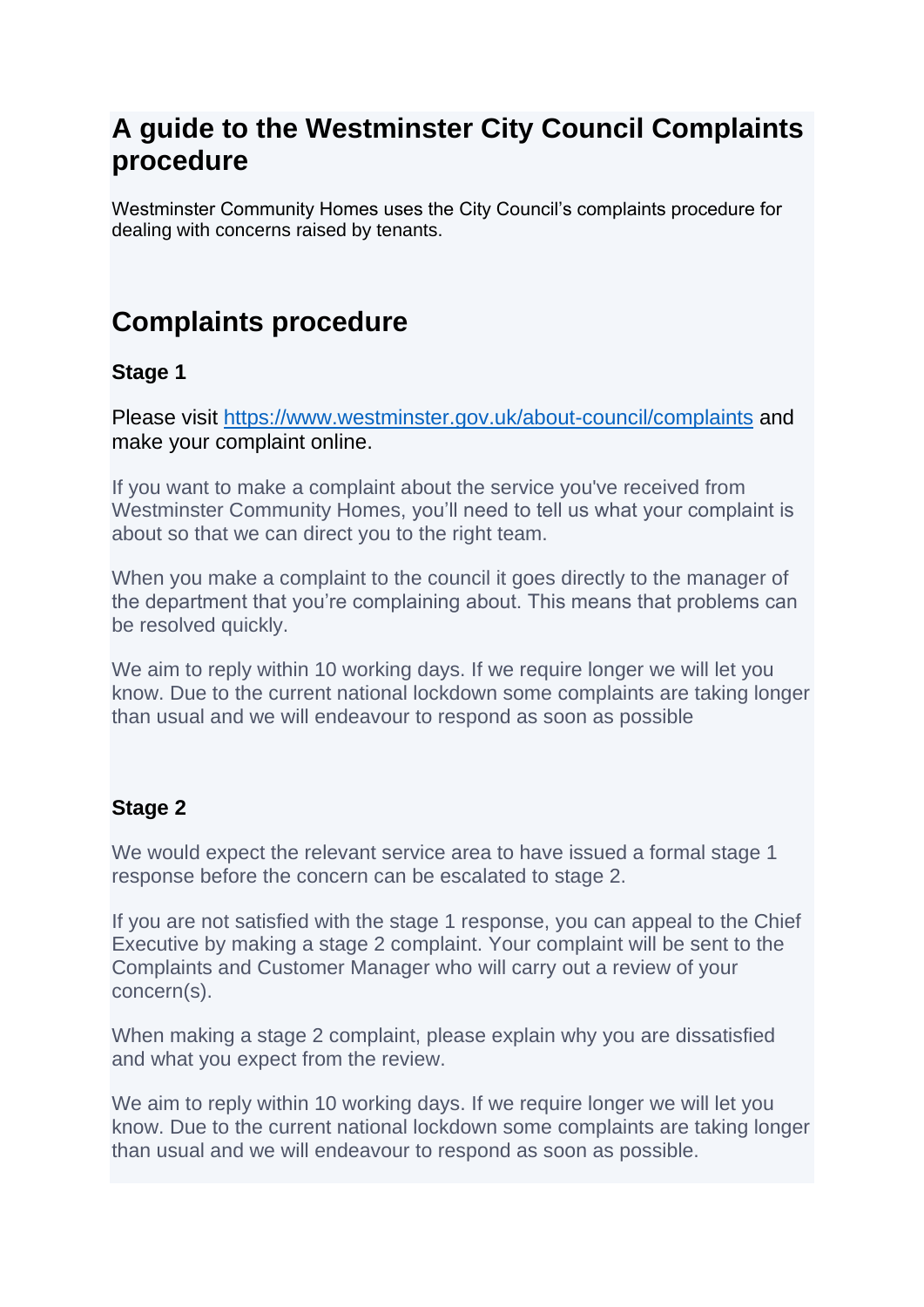### **Contact information for stage 2 complaints only**

Email: [stage2complaints@westminster.gov.uk.](mailto:stage2complaints@westminster.gov.uk)

Call us: 07811 011 925.

Write to the Complaints Team, Finance & Resources, Westminster City Council, 16th Floor City Hall, 64 Victoria Street, London SW1E 6QP.

# **Complaining to the Local Government Ombudsman**

If you're unhappy with the way that we have handled your stage 1 and stage 2 complaints, you can contact the Housing Ombudsman.

**<https://www.housing-ombudsman.org.uk/residents/>**

## **Complaints that we can't investigate**

There are certain types of complaints that we can't investigate, these might include:

- an appeal against a Housing Benefit/Council Tax decision
- a matter that has already been heard by a Court or tribunal, including the council's Benefit Review Panel
- a matter where the customer or the council has started legal proceedings or has taken court action (this does not include cases where the customer has simply threatened legal proceedings against the council)
- complaints more than 12 months old, i.e where the issue was known about by the customer but not reported to the council within 12 months may not be accepted, unless there is a good reason for the delay
- complaints that involve insurance claims against the council (although there may be some aspects of the complaint that could be investigated concurrently eg an allegation that the service area delayed in sending information about how to make an insurance claim against the council)
- complaints about a member of staff that would more properly be dealt with through the council's disciplinary code or through staff management or performance procedures